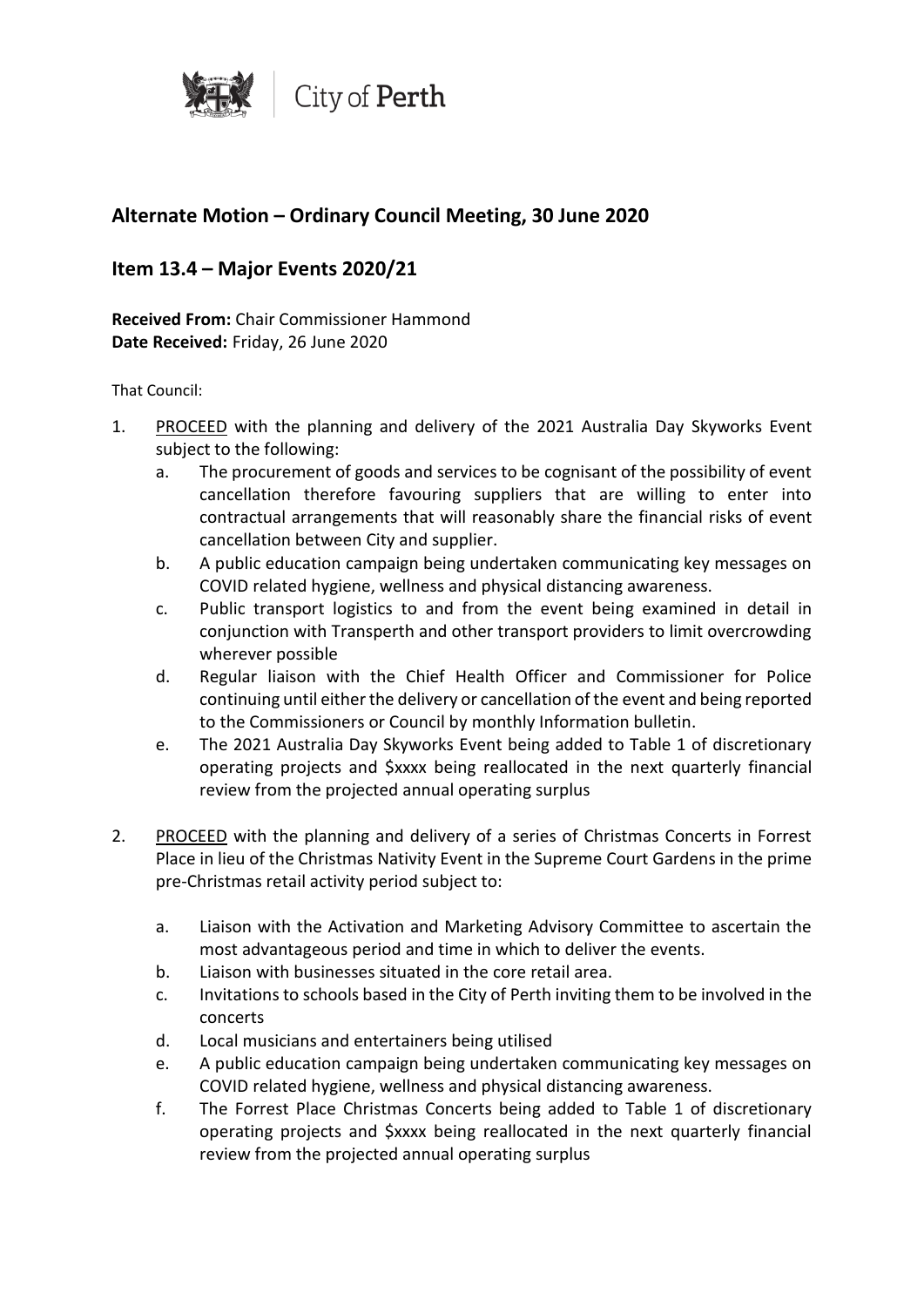

- 3. PROCEED with the planning and delivery of the New Year's Eve Celebration Event in Northbridge and surrounds subject to the following:
	- a. In liaison with WA Police and local businesses close roads to maximise pedestrian space and physical distancing
	- b. The delivery of an eclectic mix of mobile entertainment offerings throughout the precinct in lieu of entertainment being delivered in static stage / performance areas
	- c. Liaison with businesses situated in the Northbridge Entertainment Precinct to assist in establishing a cogent marketing and programming strategy for the event
	- d. Public transport logistics to and from the event being examined in detail in conjunction with Transperth and other transport providers to limit overcrowding wherever possible
	- e. A public education campaign being undertaken communicating key messages on COVID related hygiene, wellness and physical distancing awareness.
	- f. The New Year's Eve Celebration Event being added to Table 1 of discretionary operating projects and \$xxxx being reallocated in the next quarterly financial review from the projected annual operating surplus

# **Administration Response - Implications to Consider**

# **Strategic implications**

The alternate motion continues to align with the strategic objective as outlined in the Major Events 2020/21 report.

# **Legal and statutory implications**

The alternate motion presents an implication in relation to procurement and the management of contracts to minimise financial risk to the City and contractors, effectively seeking to share the risk.

All contracts will require contractors to agree to contract terms that specify that payments will only be made for costs incurred up to the date of cancellation. In this way contractors will be funded for all out of pocket expenses, while the City will be protected from any costs associated with the full delivery of a cancelled event.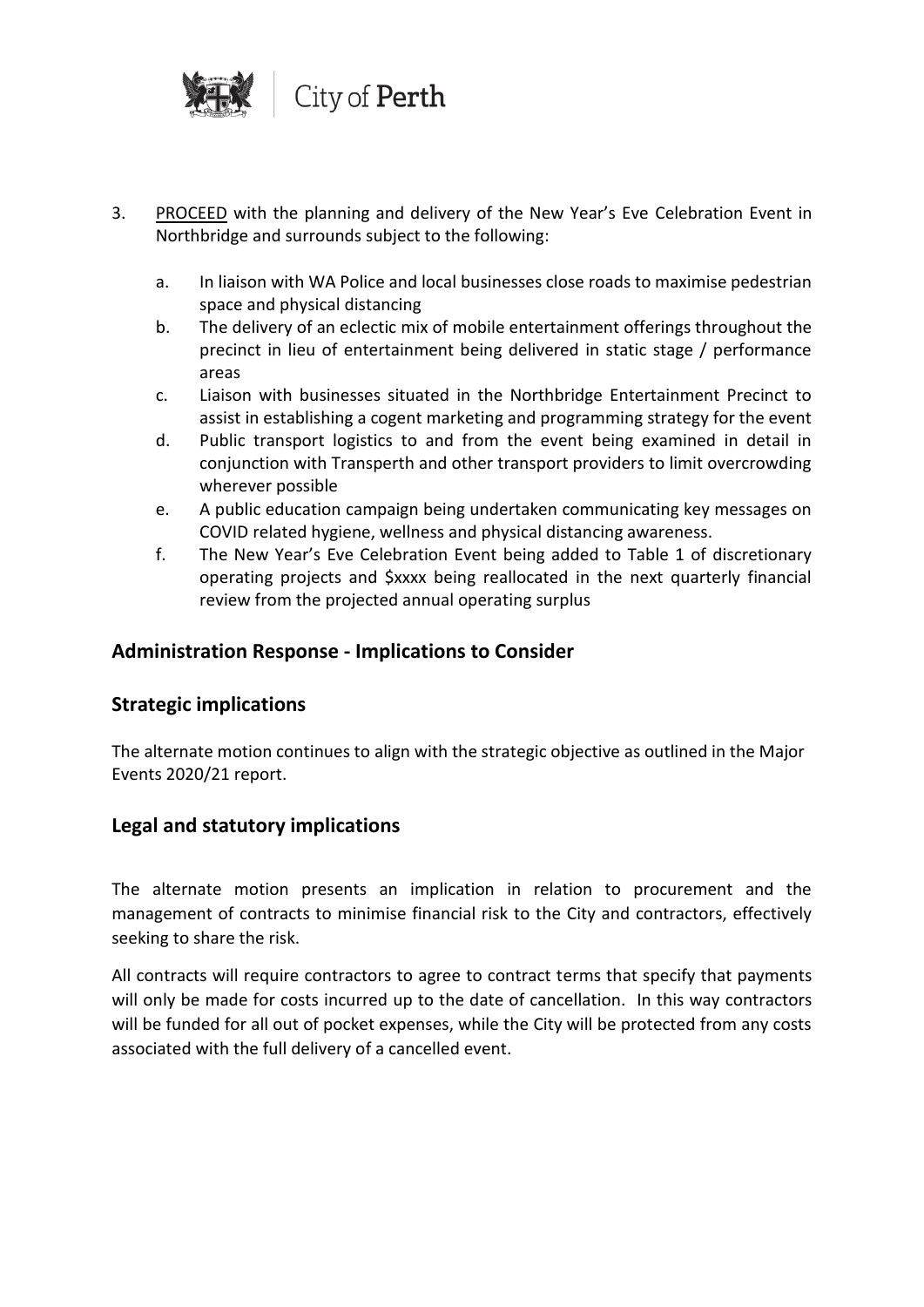

# **Risk implications**

| <b>Impact of decision</b> |        |
|---------------------------|--------|
| Organisation              | Medium |
| Community                 | Medium |

These are the risks associated with proceeding with all three events as proposed in the Alternate Motion.

#### **Christmas Concerts**

| <b>Risk domain</b>          | Consequence   | Likelihood | <b>Risk rating</b> |
|-----------------------------|---------------|------------|--------------------|
| People                      | Minor         | Unlikely   | Low                |
| Reputation and              | Minor         | Likely     | <b>Medium</b>      |
| External                    |               |            |                    |
| Stakeholders                |               |            |                    |
| Service Delivery/           | Insignificant | Possible   | Low                |
| <b>Strategic Objectives</b> |               |            |                    |
| Financial                   | Minor         | Unlikely   | Low                |

### **New Year's Eve**

| <b>Risk domain</b>          | Consequence | Likelihood | <b>Risk rating</b> |
|-----------------------------|-------------|------------|--------------------|
| People                      | Minor       | Unlikely   | Low                |
| Reputation and              | Minor       | Unlikely   | Low                |
| External                    |             |            |                    |
| <b>Stakeholders</b>         |             |            |                    |
| Service Delivery/           | Minor       | Unlikely   | Low                |
| <b>Strategic Objectives</b> |             |            |                    |
| Financial                   | Minor       | Possible   | <b>Medium</b>      |

### **Skyworks**

| <b>Risk domain</b>          | Consequence | Likelihood | <b>Risk rating</b> |
|-----------------------------|-------------|------------|--------------------|
| People                      | Major       | Unlikely   | <b>Medium</b>      |
| Reputation and              | Major       | Possible   | High               |
| External                    |             |            |                    |
| <b>Stakeholders</b>         |             |            |                    |
| Service Delivery/           | Moderate    | Possible   | <b>Medium</b>      |
| <b>Strategic Objectives</b> |             |            |                    |
| Financial                   | Moderate    | Possible   | <b>Medium</b>      |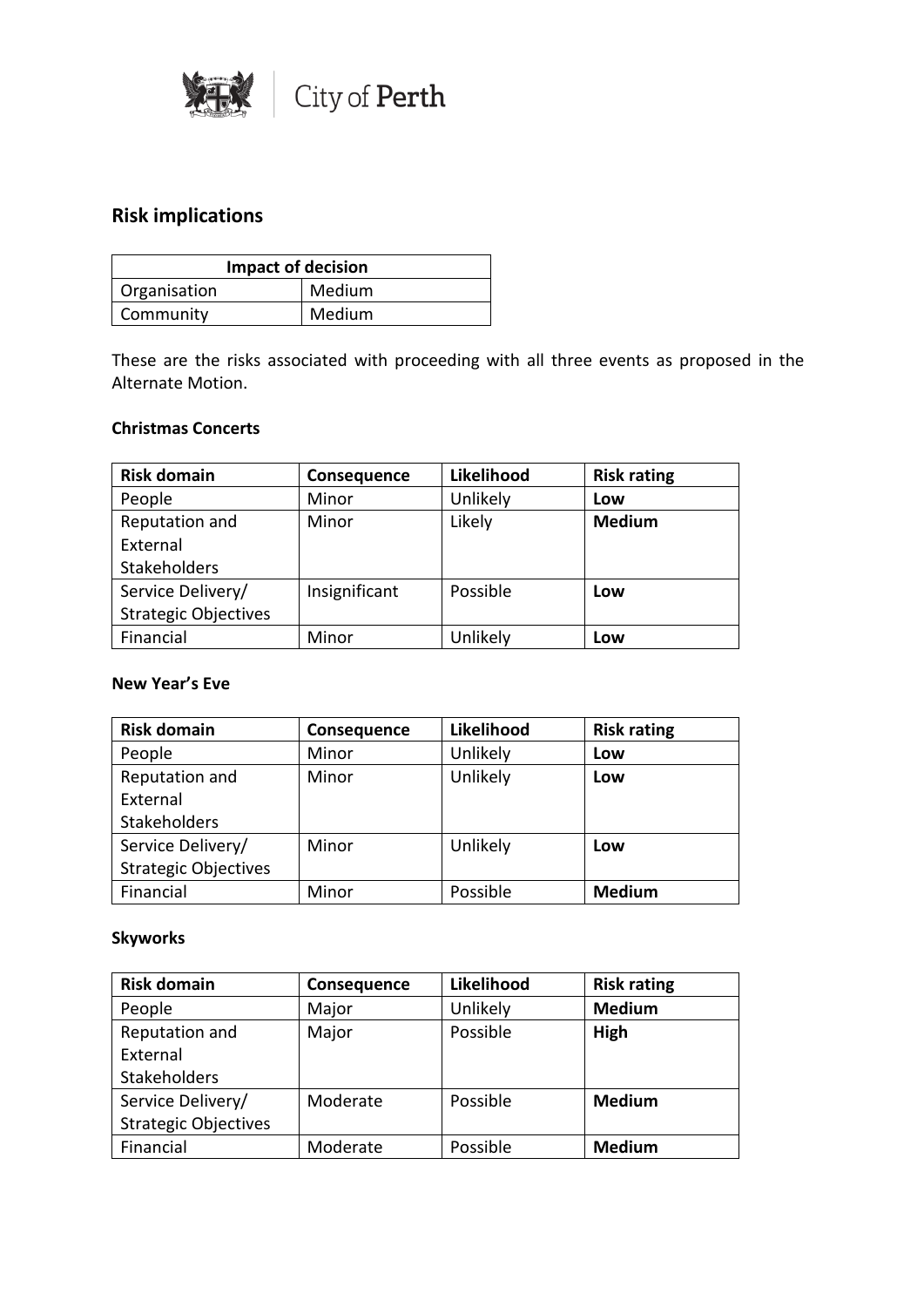

#### **Risk Summary Narrative**:

**People**: From 18 July 2020, Phase Five will enable all events and mass gatherings to proceed in WA. Should there be a second wave it is expected restrictions will be re-imposed thereby raising the possibility of event cancellation. However, if outbreaks occur in specific locations as has happened in Victoria, it is expected the State Government will assertively contain and manage these outbreaks, thereby lessening the need to cancel events.

Overall, based on current projections and the implementation of proposed public health education campaigns for all events, the expected risk to public health in the proposed formats is determined to be medium for Skyworks, and low for New Year's Eve and Christmas Concerts.

**Reputation and External Stakeholders:** Past experience has shown that any proposed changes to the delivery of these three events has resulted in significant public outcry and negative state level media coverage. However, in the case of Skyworks, when the event does run as planned, there is also some level of outcry due to cultural and environmental concerns associated with the history of 26 January and large-scale fireworks during bush fire season respectively. In summary, whatever decision is made in relation to these events will likely result in some level of negative media coverage and public sentiment, particularly from residents and ratepayers.

Survey results have shown to be divided on the issue of whether Skyworks should go ahead in its current form (46% against and 45% for). According to the ABC poll, the broader public is more clearly against Skyworks proceeding (70% against 30% for). Not proceeding with the traditional Christmas Nativity Concert is expected to also attract concerns however this should be mitigated with the proposed new Christmas Concerts formats which provides more options for families.

The City's commitment to helping the City rebound after COVID-19 is expected to mitigate some negativity about proceeding with these major events now the State is moving into Phase 5 at least six months before the events are scheduled.

**Service Delivery/Strategic Objectives:** The main impacts on service delivery are in relation to procurement, however, there are also impacts on delivery of services across activation, cultural experience, economic development, marketing and communications, community amenity, health, activity approvals, safety, transport, waste, cleansing and parking management. These services are under additional strain to meet demand imposed by responding to COVID-19 and would also be key services involved in delivering these three events (particularly Skyworks). It is likely that at least some of these services would see service disruptions or customer complaints during a compressed planning and delivery timeframe for these events.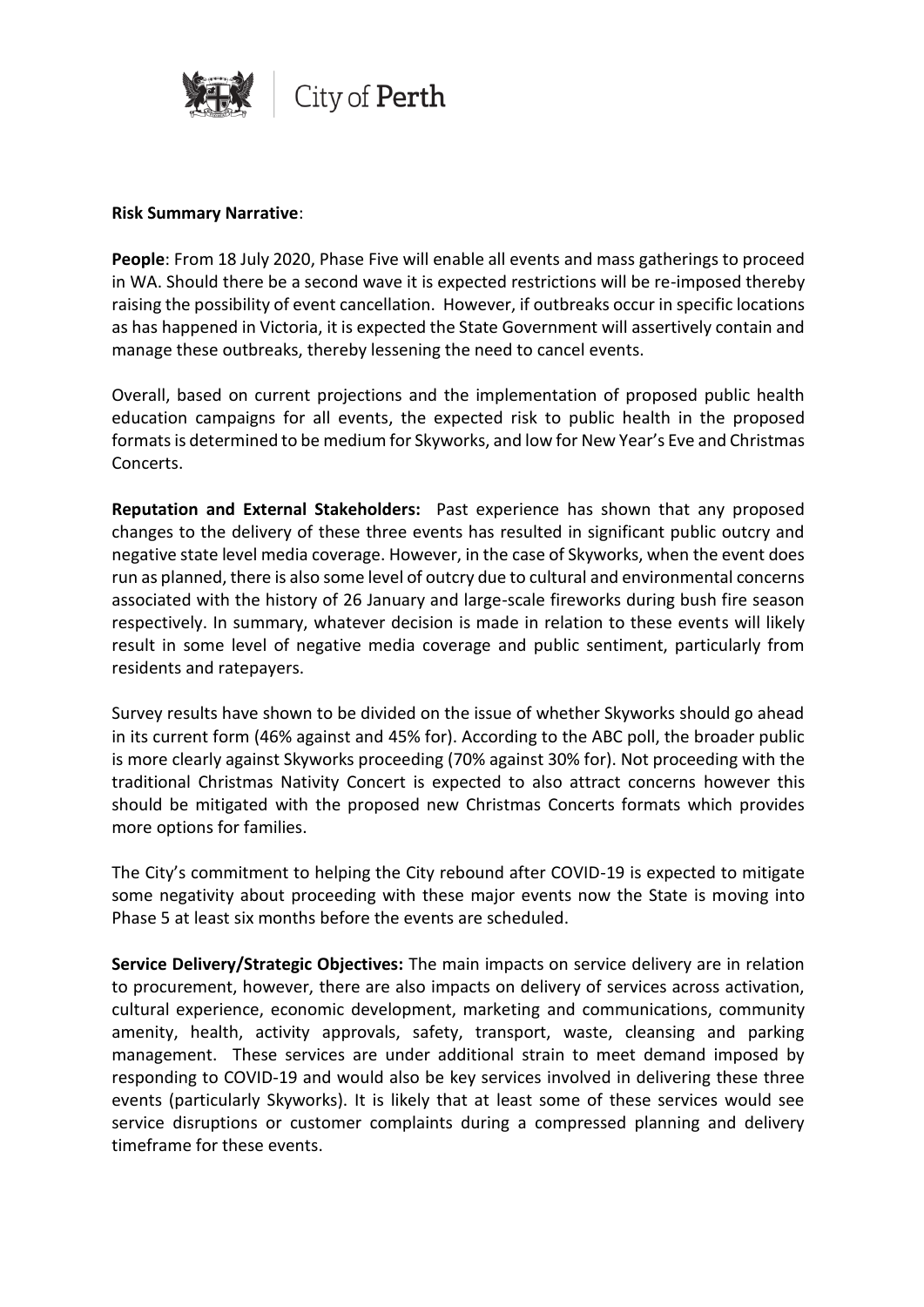

In terms of procurement, on average a normal tender takes up to nine weeks. The volume of tenders required for these events (8) and the urgency could pose a capacity issue, particularly at a time when the City is embarking on an ambitious capital works program for 2020/21. Staff will consider tender exemptions and other avenues available to enable these processes to remain in-house and eliminate the need to outsource the procurement. **Financial:** The largest financial risk is associated with cancellation (sunk costs) and contractual commitments to suppliers should an event need to be cancelled. This will be somewhat mitigated through contract management with the quantum determined by the timing of any event cancellation. There is some risk that costs will be higher due to shortened timeframes and reduced competition between contractors, and the possibility that some contractors will not survive the economic impacts of the COVID-19 pandemic.

# **Approval implications**

Should Council adopt the alternate position proposed by Commissioner Hammond, the City will commence planning for three additional operational activities and projects to be delivered in 2020/21.

The Activation and Cultural Experience Team will be delivering a significant proportion of the projects being considered and will also need to resource the delivery of the End-to-End Events Review, the development of the Events and Activation Strategy and the implementation of the Neighbourhood Engagement project. As a result, some timeframes for the delivery of strategic projects may need to be reviewed.

### **Financial implications**

The financial implications of the alternate motion is a requirement for an additional \$2,115,000 funding to support the City's COVID-19 Economic Rebound Strategy.

This will bring the total requirement to cover the operating projects associated with that strategy to \$20,115,000. The City's Long Term Financial Plan 2020/21 - 2029/30 and Draft 2020/21 Annual Budget currently provide for \$18,000,000 for this purpose.

A recent re-assessment of the anticipated 2019/20 closing position, which becomes the opening position for the 2020/21 Budget, indicates a positive improvement of approximately \$2 million in that opening position relative to the previous (31 May 2020) forecast.

This indicates that the revised COVID Economic Rebound Strategy amount of \$20,115,000 will be able to be accommodated within the draft 2020/21 Budget to be considered by Council on 4 August 2020.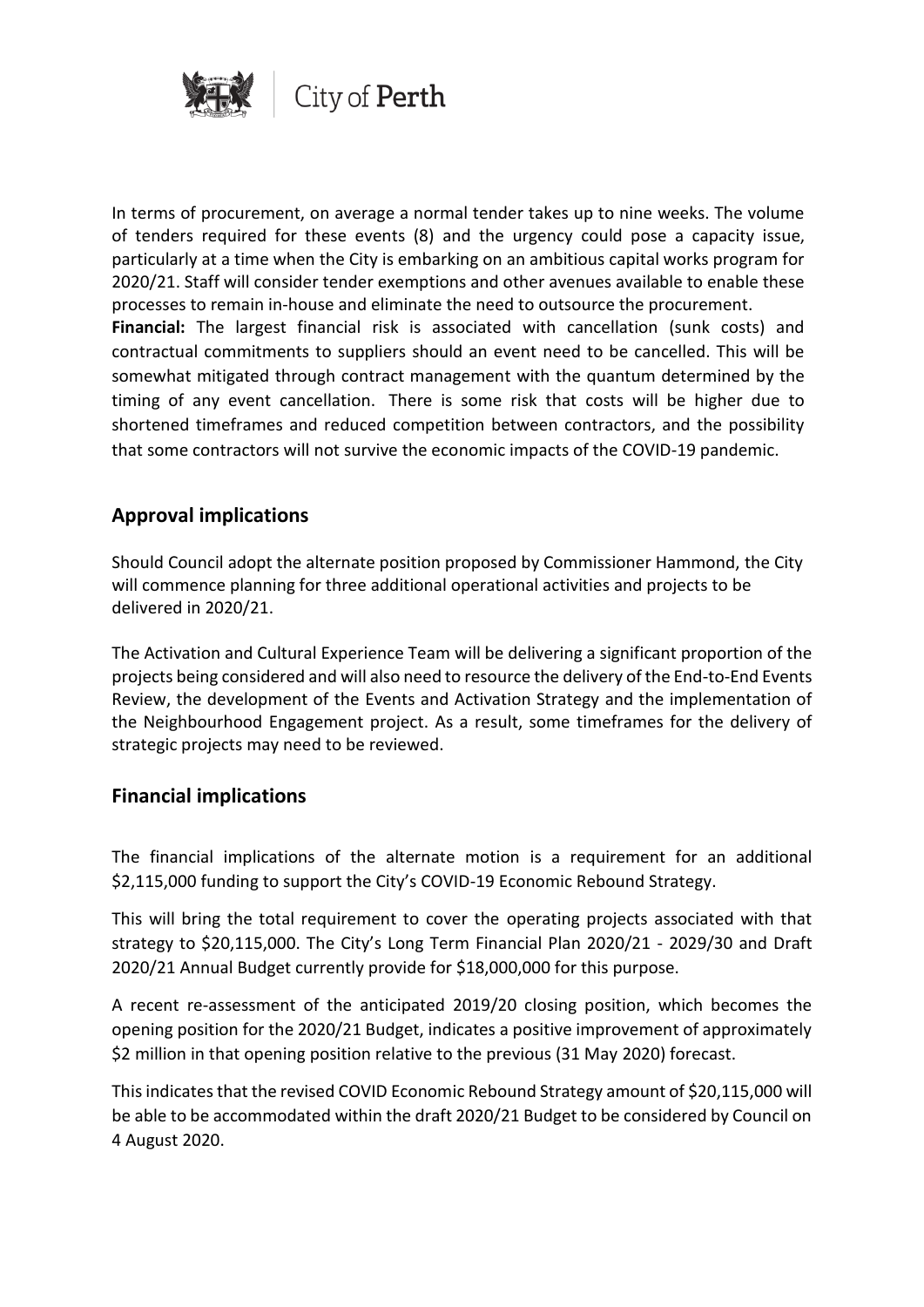

# **Officer Comment to the Alternate Motion**

The following comments relate to other aspects of the alternate motion:

- The administration has amended table 1 to include the three projects contained within the alternate motion. This has been embedded into the staff recommendation below.
- The three events in their proposed format can be delivered with existing resources and recommended budget, noting the expected reduced public health risk and other strategies needed to address impacts.
- A public education campaign to communicate key messages on COVID related hygiene, wellness and physical distancing awareness will be supported in all events by the Marketing and Communications Unit.
- Event Officers will continue to work closely with the Public Transport Authority on public transport logistics of these events and consider additional COVID-19 implications in planning.
- The Chief Executive Officer and General Manager Community Development will liaise regularly with the Chief Health Officer and Commissioner for Police and keep Commissioners informed. Part 1) d. of the motion refers to a 'weekly bulletin' however this should be replaced with "monthly Information Bulletin' as required in the City's draft Governance Framework Policy.
- Event Officers will continue to plan the closure of several streets in Northbridge on New Year's Eve which will maximise pedestrian space and physical distancing opportunity as well as provide a safe pedestrian zone from vehicles.
- Part 2) a. of the motion states:

*Liaison with the Activation and Marketing Advisory Committee to ascertain the most advantageous period and time in which to deliver the events.*

The relevant Advisory Committee is titled Events, Arts and Culture Advisory Committee.

• While the proposed additional major events are supported as part of the City's Economic Rebound, contested community sentiment about the value of the events and their effectiveness in activating the City, returning value for money for the City's stakeholders and delivering social benefits should be signalled as an important strategic discussion for the future.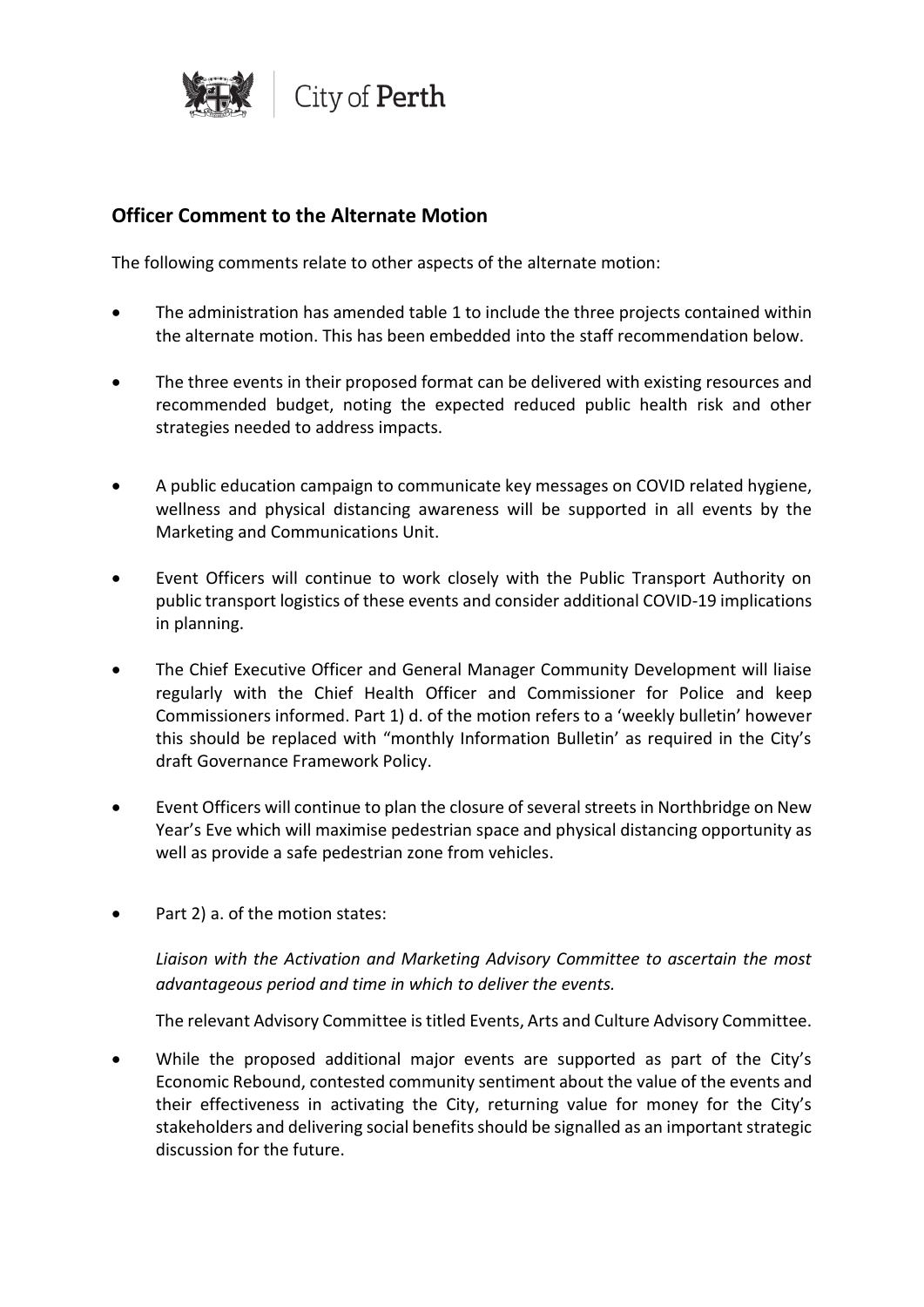

# **Officer's Recommendation**

The following motion, with tracked changes is suggested in order to include the full list of operating projects and address some minor operational issues.

### **That Council:**

## **1. APPROVES the list of Operational Activities and Projects for inclusion into the 2020/21 annual planning and budget process.**

| 2020/21 Operational Activities and Projects                                                                                              |                              |  |
|------------------------------------------------------------------------------------------------------------------------------------------|------------------------------|--|
| <b>Initiative</b>                                                                                                                        | <b>Cost allocation</b>       |  |
| Cleaning and presentation of the city                                                                                                    | \$1,000,000                  |  |
| Support and advocacy for people experiencing or at risk of homelessness;<br>including the co-ordination of services and support networks | \$1,905,000                  |  |
| Programs and initiatives for young people and youth at risk                                                                              | \$100,000                    |  |
| Security, surveillance and community safety programs for the city                                                                        | \$1,200,000                  |  |
| Grants for small to medium businesses to help them survive and rebound<br>after the pandemic                                             | \$1,040,000                  |  |
| Marketing campaign to support retail sector                                                                                              | Incl. in Marketing<br>budget |  |
| Marketing campaign to support small business sector                                                                                      | Incl. in Marketing<br>budget |  |
| Programs and initiatives for families and children                                                                                       | \$980,000                    |  |
| Grants to support arts and cultural sector rebound and recovery                                                                          | \$1,400,000                  |  |
| Marketing of Perth as a visitor destination                                                                                              | Incl. in Marketing<br>budget |  |
| Marketing campaign to promote Perth as safe and open                                                                                     | \$2,800,000                  |  |
| Grants to support third-party activation and events post COVID19                                                                         | \$1,250,000                  |  |
| Perth Home Grown Markets                                                                                                                 | \$50,000                     |  |
| <b>Twilight Hawkers Markets</b>                                                                                                          | \$50,000                     |  |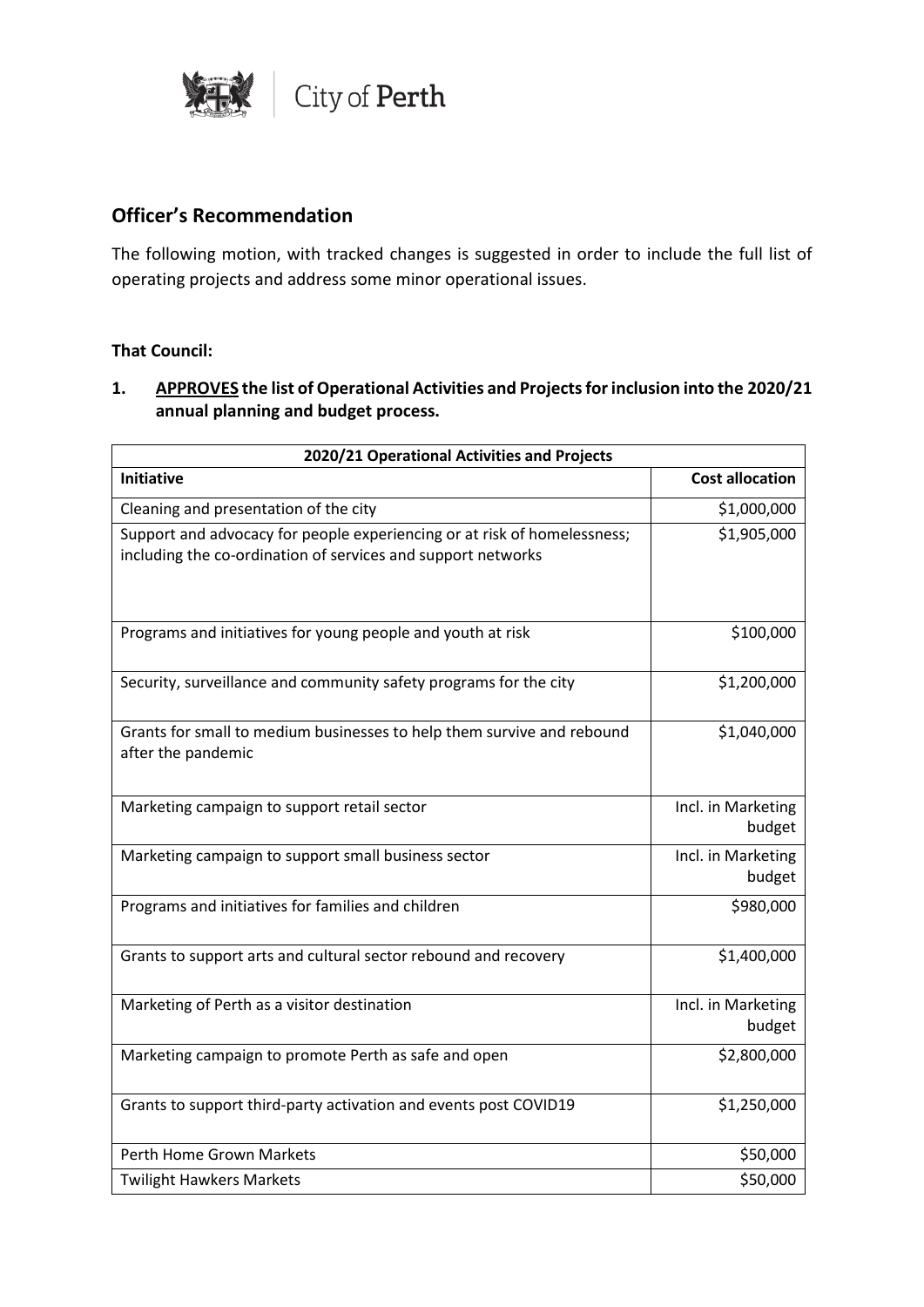

| Grants for community groups and programs                                                   | \$65,000                           |
|--------------------------------------------------------------------------------------------|------------------------------------|
|                                                                                            |                                    |
| School holiday events                                                                      | Incl. in Programs                  |
| Marketing of Perth as a business investment destination                                    | for Families<br>Incl. in Marketing |
|                                                                                            | budget                             |
|                                                                                            |                                    |
| Grants to neighbourhood groups to support grass roots initiatives                          | \$80,000                           |
| Capacity building initiatives for community organisations and groups                       | \$100,000                          |
|                                                                                            |                                    |
| Grants to support lane-way activation and upgrades and locational<br>precinct improvements | \$240,000                          |
| Grants for building improvement projects (e.g. Heritage Building, Adaptive                 | \$270,000                          |
| Reuse, Underutilised space and Business Improvement Grants)                                |                                    |
| Christmas Lights Trail/similar significant post COVID19 activation trail                   | \$1,000,000                        |
| Business development and support workshops and sessions                                    | \$150,000                          |
| City managed activations in key retail precincts                                           | Incl. in Programs                  |
|                                                                                            | for Families                       |
| New Year's Eve                                                                             | \$450,000                          |
| <b>Forrest Place Concerts</b>                                                              | \$300,000                          |
| <b>Australia Day Celebrations</b>                                                          | \$2,000,000                        |
| Christmas decorations, other recovery actions, East End Revitalisation etc                 | \$3,685,000                        |
| Total Operating Project expenditure for 2020/2021                                          | \$20,115,000                       |

- **2. PROCEED with the planning and delivery of the 2021 Australia Day Skyworks Event subject to the following:**
	- **a. The procurement of goods and services to be cognisant of the possibility of event cancellation therefore favouring suppliers that are willing to enter into contractual arrangements that will reasonably share the financial risks of event cancellation between City and supplier.**
	- **b. A public education campaign being undertaken communicating key messages on COVID related hygiene, wellness and physical distancing awareness.**
	- **c. Public transport logistics to and from the event being examined in detail in conjunction with Transperth and other transport providers to limit overcrowding wherever possible**